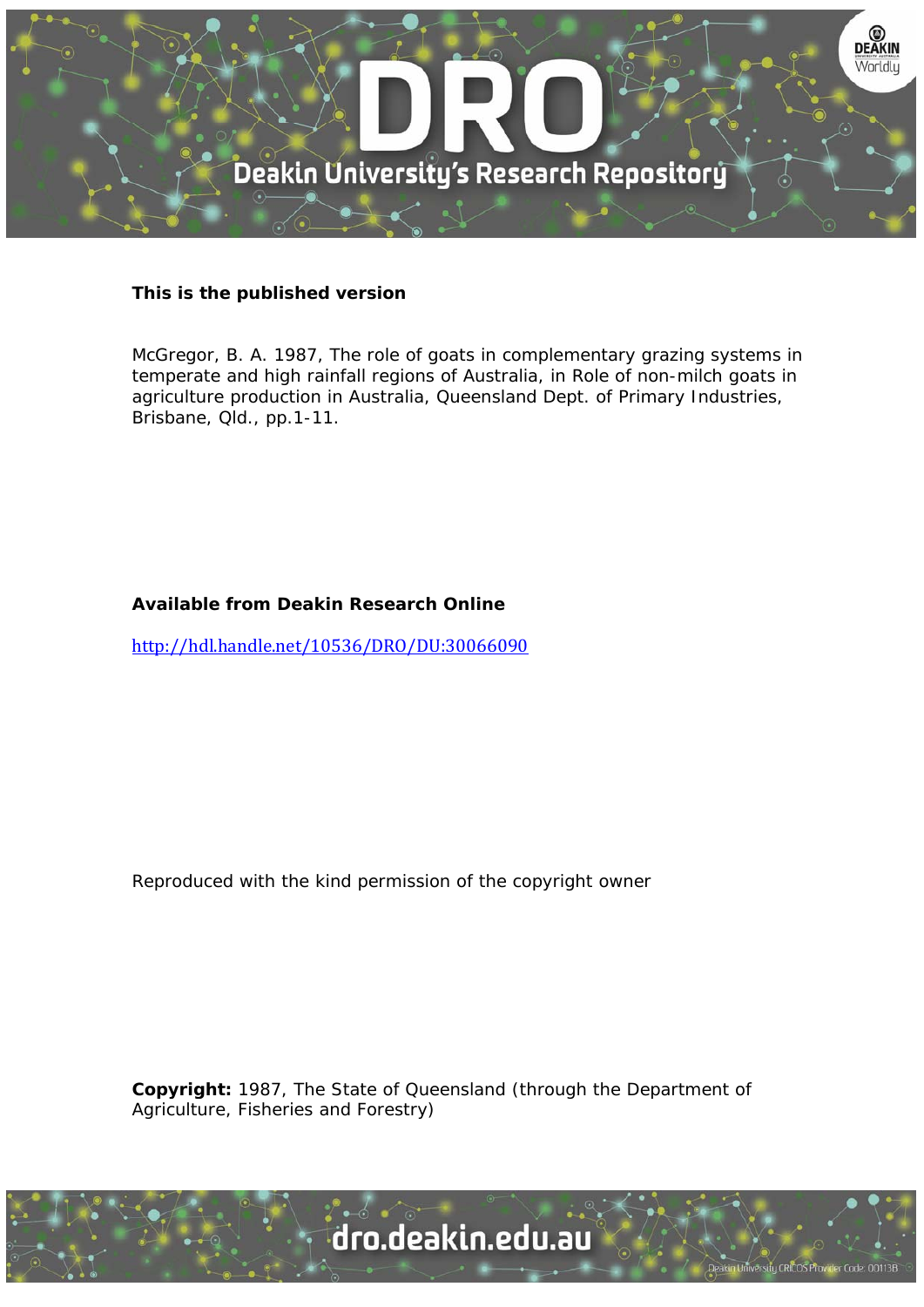## 19. THE ROLE OF GOATS IN COMPLEMENTARY GRAZING SYSTEMS IN TEMPERATE AND HIGH RAINFALL REGIONS OF AUSTRALIA

B. A. McGregor

## Introduction

Since 1971 fibre goats have been promoted In Australia as a way for wool growers to diversify farm enterprises to attain higher farm Income. Australian farms in temperate and high rainfall zones are generally multl-enterprlse with Integration of crops, fallows, pastures and livestock. It Is apparent that for goats to become a stable component on our farms goat enterprises must be economically comparable or superior to existing enterprises or provide equivalent benefits to management. In addition, management practices to obtain efficient production from goats and to Integrate goats with other farm enterprises must be developed.

This paper briefly reviews observations on complementary grazing of livestock on annual pastures, with particular reference to my research at Werrlbee, very briefly comments on animal health aspects of mixed grazing and weed control programmes and suggests future directions for grazing management studies for goats.

## Complementary grazing

Mixed grazing occurs when two or more species graze together. Mixed grazing may have no effect on production or may be complementary or competitive. Complementary grazing occurs when one or more species are better off and no species Is worse off as a result of grazing together. Competitive grazing occurs when one or more species are worse off and no species Is better off, or one species benefits at the cost of another. Competitive grazing may be beneficial In economic terms but In certain circumstances critical situations can develop where one species or class of stock Is endangered.

Overseas research In arid and semiarid regions has shown benefits In mixed grazing of goats, sheep and cattle (briefly reviewed by McGregor 1985b, Downing 1987). In temperate Austral la, two experiments examining complementary grazing of sheep and cattle have been reported. At Canberra (Bennett et al. 1970) on perennial pasture, mixed grazing led to Increased productivity from sprlng-lamblng ewes without any substantial effect on cattle production and both species could be .grazed together.

At Rutherglen, on annual pastures (Hamilton 1975, Haml lton and Bath 1970), the wool production and lamb growth from autumn-lambing flocks were Improved by 12% when sheep were grazed with cattle at comparable grazing pressure Instead of separately. This was achieved without any reduction In the growth of cattle. However, It was more profitable to Ignore

Animal Research Institute, Werrlbee, Vic 3030.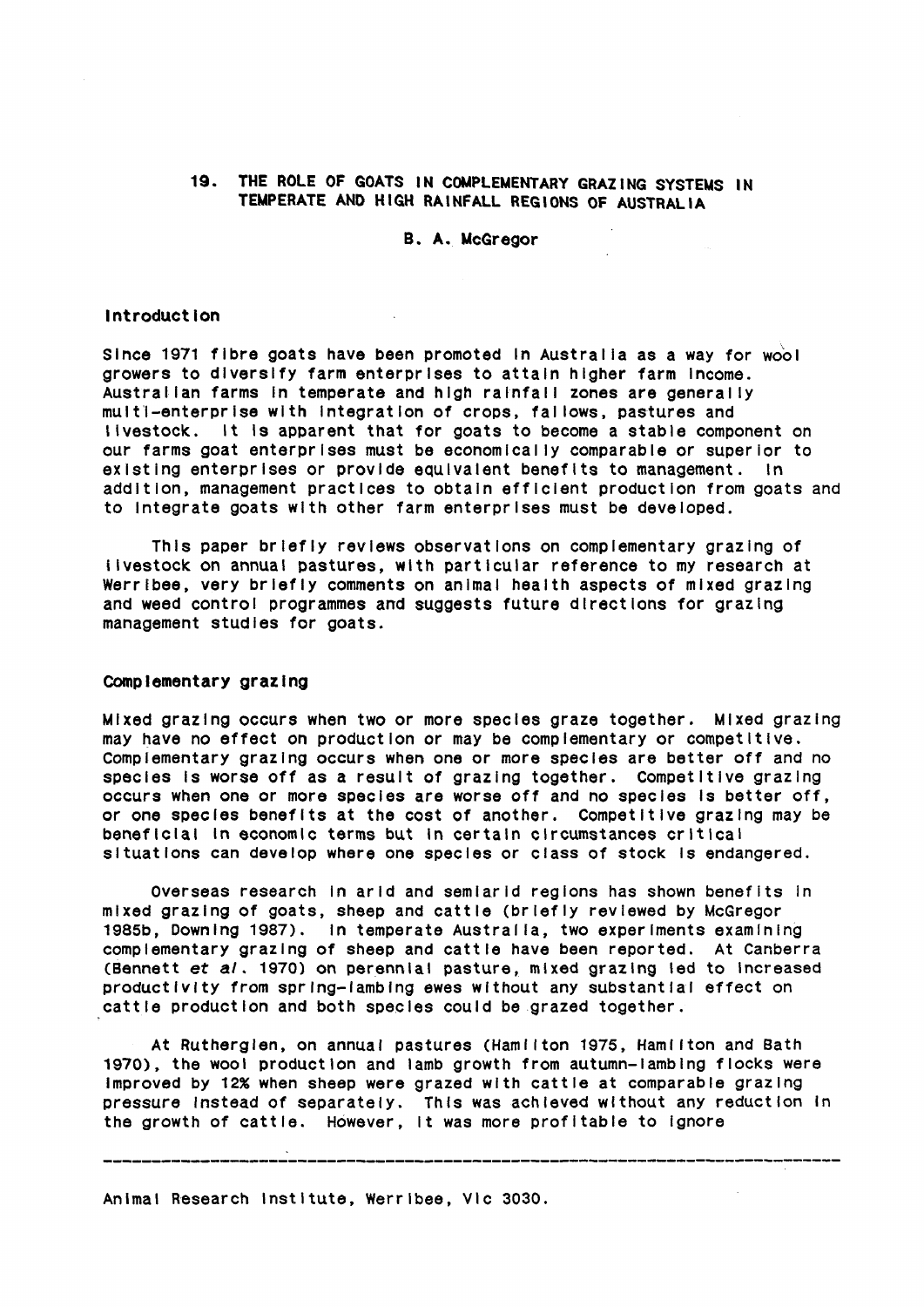opportunities for better pasture utilisation provided by mixed grazing and Instead graze sheep and cattle separately, each at Its own most profitable stocking rate.

## Grazing management and complementary grazing of goats on temperate pastures In Austral la

If fibre goats are to offer diversification for wool growers then research Is required In the wheat-sheep zone (300 to 650 mm annual ralnfal I} where 60% of Austral la's sheep and wool producing properties are found. However, no published results are available for grazing experiments with goats In the wheat-sheep or high rainfall zones. Since 1980 I have been Investigating the Influence of stocking rate and mixed grazing of Angora goats with Merino sheep on animal growth, wool and mohair production, gastrointestinal parasitism, pasture aval labll lty and pasture composition on annual pastures at Werrlbee. Some progress results have been published (McGregor 1985b, 1987a). This paper Is concerned only with the complementary grazing aspects of the experiment.

At Werrlbee the most economical stocking rate for dry Corrledale sheep on annual pasture Is the set stocking of 10 dry sheep per hectare (10/ha) (Sharkey and Hedding 1964, Sharkey *et* a/. 1964). This was used as the benchmark for the experimental stocking rates.

Potential for mixed grazing of goats and sheep in increasing utilisation of pasture

It Is clear from analysis to date that potential exists for complementary grazing of pastures by goats and sheep.

Goat and mixed treatments had slgnlflcantly greater subterranean clover seedling germination when measured In late autumn (May) than sheep plots. Pasture composition was also affected by grazing treatment with goat and mixed plots having slgnlflcantly more clover OM available. For Instance, mean green clover availability at the end of spring (November) during period 1981 to 1964 was 610 kg OM/ha (15% of total OM) for goat and mixed treatments compared with 115 kg DM/ha (4% of total DM) for sheep. Clover availability was greatly reduced In 12.5/ha sheep treatment (1% of total OM). Goats did consume dead clover residues and clover burr over summer. Thus grazing goats with sheep increased the availability of clover for sheep.

Visual observations showed clearly that during summer sheep at al I stocking rates avoided dead grass In clumps whl le goats grazed much more evenly. This was confirmed when oesophageally flstulated sheep and goats were grazed on our experimental area (see Figure 1). Goats preferred dead herbage to clover In May and preferred grass to clover In August and October. The diets selected by goats and sheep had similar digestibilities except In May when sheep selected a diet of higher digestibility (68% vs 56% DOM) (Gurung *et al.* 1986, 1987). Studies of diet selection by goats and sheep on dry summer pastures are currently In progress at Werrlbee. It would appear that grazing goats with sheep increases the utilisation of dead pasture residues on annual temperate pastures.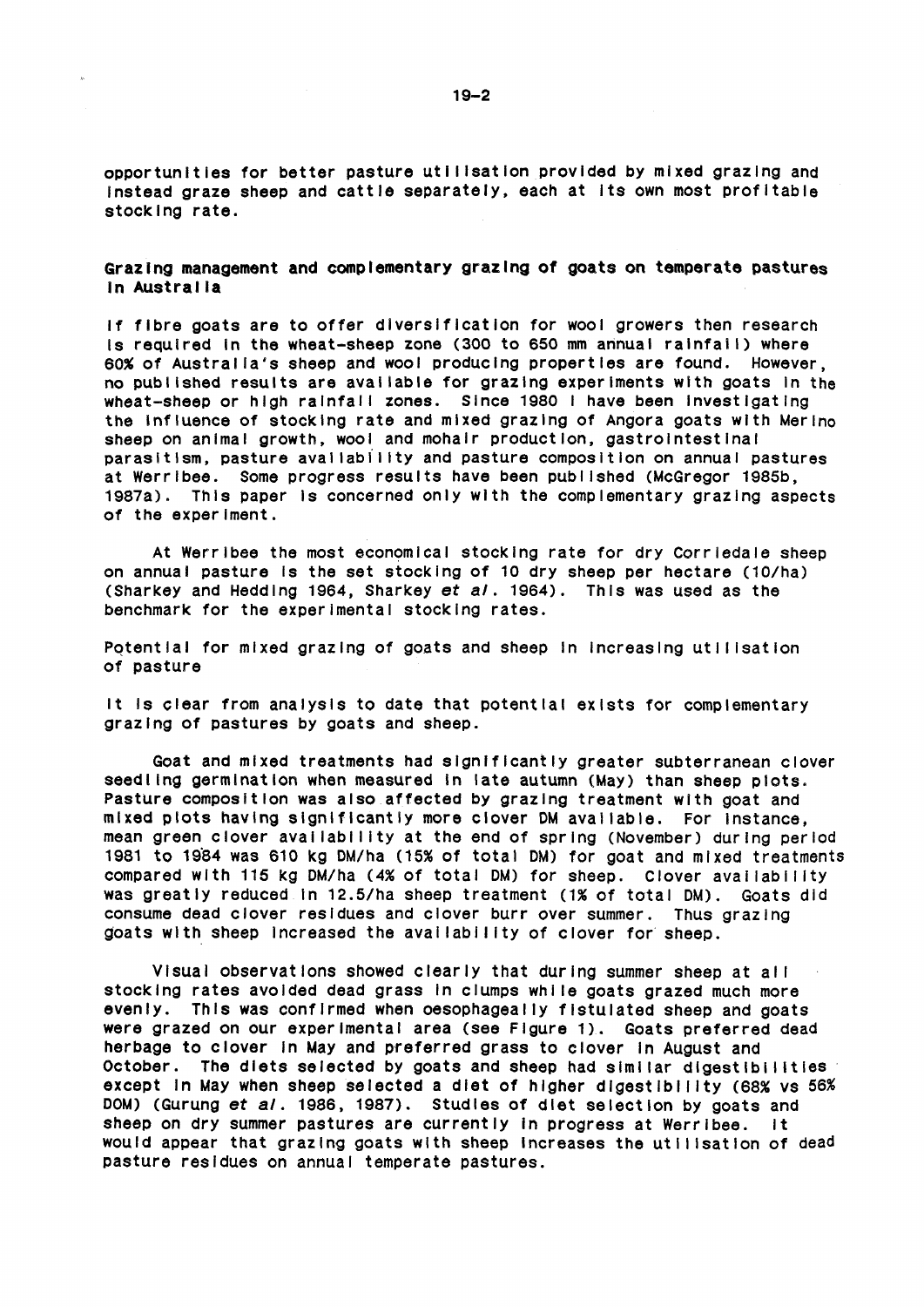Mixed grazing also altered pasture availability in favour of sheep. In all treatments as stocking rate increased pasture availability declined significantly (Table 1) but the absolute decline was much less in goat grazed plots. Thus when sheep were grazed with goats pasture availability at 10 and 12.5/ha was Intermediate between sheep and goat plots at the same stocking rate.

Table 1. Mean availability of total pasture dry matter for stocking rates and grazing species (kg OM/ha) for period August 1981 to August 1984 (annual pastures at Werrlbee)

|                     | Grazing species                                      |                                                   |                                       |                                                 |
|---------------------|------------------------------------------------------|---------------------------------------------------|---------------------------------------|-------------------------------------------------|
| Stocking<br>rate/ha | Sheep <sup>A</sup>                                   | Mixed                                             | Goats                                 | Mean <sup>B</sup>                               |
| 7.5<br>10<br>12.5   | 2995 <sup>ab</sup><br>$1730$ de<br>1285 <sup>e</sup> | 3490 <sup>a</sup><br>2370bcd<br>1575 <sup>e</sup> | 3120 <sup>a</sup><br>2385bc<br>2275cd | 3200 <sup>X</sup><br>2160Y<br>1710 <sup>Z</sup> |
| Mean <sup>C</sup>   | 2005 <sup>q</sup>                                    | 2480Pq                                            | 2595P                                 |                                                 |

A : Within body of table values with different superscripts are significantly different (P<0.05).

 $\overline{B}$  : Stocking rate means with different superscripts are significantly different (P<0.05).

 $\sigma$  : Grazing species means with different superscripts are significantly different (P<0.05).

Potential for mixed grazing of goats and sheep In Increasing animal production

Complementary utilisation of pastures was reflected in differences in llvewelght, fleece production and Internal parasitism of separately and mixed grazed goats and sheep.

At 7.5/ha mixed grazed animals and at 10/ha mixed grazed goats had similar liveweight to separately grazed animals. However, at 10 and 12.5/ha mixed grazed sheep were heavier (P<0.05) than separately grazed sheep while at 12.5/ha mixed grazed goats were I lghter (P<0.05) than separately grazed goats (Figure 2 and 3).

Mixed grazed goats grew significantly more mohair in summer than separately grazed goats but In winter at 12.5/ha mixed grazed goats grew slgnlflcantly less mohair than separately grazed goats. Mixed grazed sheep grew significantly more wool than separately grazed sheep (mean Increase was 10%). Value of fibre was affected by mixed grazing. In summer, fibre diameter of mohair from mixed grazed goats at 7.5 and 10/ha was stronger than mohair of. separately grazed goats but at 12.5/ha mohair from mixed grazed goats was finer In summer and winter than mohair from separately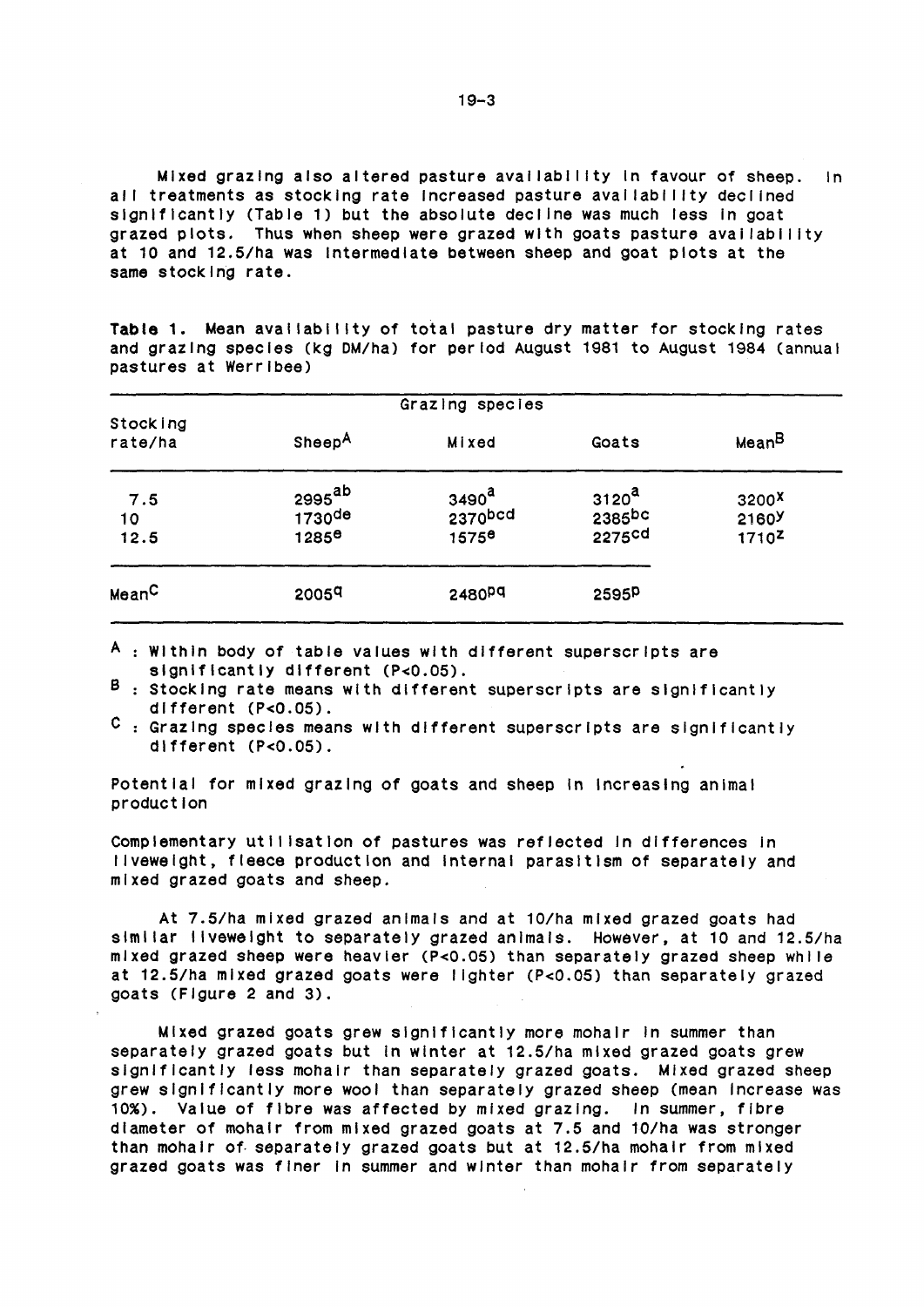grazed goats. Clean mohair yield was also depressed In mixed grazed goats at 12.5/ha. Fibre diameter of wool of mixed grazed sheep was greater than of separately grazed sheep.

Significant health and Internal parasitism effects were recorded. These subjects have been excluded from this review conference but brief progress reports are available (McGregor 1985c, McGregor and Presidente 1985, Halpin and McGregor 1987). Results are summarised In conclusions of this paper.

#### Some behavioural and physlologlcal differences between goats and sheep

Differences In grazing preference affected pasture height and ground cover. While there were no significant differences between average pasture height, grazing species differences did occur at specific times of the year. In January, mean pasture height at 7.5/ha was the same for sheep and goats but In March goats had slgnlf lcantly shorter pasture, with this trend continuing until July, despite the fact that there was no difference in pasture aval labll lty. However, at 10 and 12.5/ha goat pastures were higher than sheep pastures. Mixed grazed plots were Intermediate.

The Incidence of exposed soll was greater in sheep treatments than goat or mixed treatments. Exposed soil Increased as stocking rate of sheep Increased but there was no change In Incidence of exposed soil as stocking rate of goats Increased. Mixed treatments were Intermediate. These differences are related to both pasture availability and pasture height differences. However reduced soil exposure as a result of grazing goats could be a slgnif lcant benefit In districts where sol I erosion Is a problem.

Observations of grazing behaviour measured using grazing clocks also Indicate differences between species (McGregor, B. A. unpubl lshed) and suggest that grazing preferences and behaviour are reflected in time spent grazing. In winter, goats spent 10.4 hours grazing compared with 9.6 hours for sheep; while In summer, goats spent 9.1 hours grazing compared with 9.9 hours for sheep. Goats tended to graze more uniformly throughout the day than sheep. Research with feral and crossbred goats (McGregor 1982) Indicated that these goats preferred to spend I lttle time grazing at night and almost no time at night when they had kids at foot.

I have also recorded differences In response of Angora goats and Merino sheep to exposure to full sun, with rectal temperatures of Angora goats being significantly higher (P<0.05) than those of sheep. It is believed this difference Is related to differences In fleece characteristics (McGregor 1985c). Smaller goats also had higher rectal temperatures than larger goats. Thus if shade was available, the need for shade was greatest with small goats and least with sheep.

Investigation of water consumption of Angora goats and Merino sheep revealed that goats consumed significantly more water than sheep when grazed on unshaded dry summer pastures (McGregor 1986). This difference was presumably related to Increased heat stress as estimates of food consumption (Gurung *et al.* 1987) were the same for goats and sheep. In winter on green pasture no difference In water consumption was observed.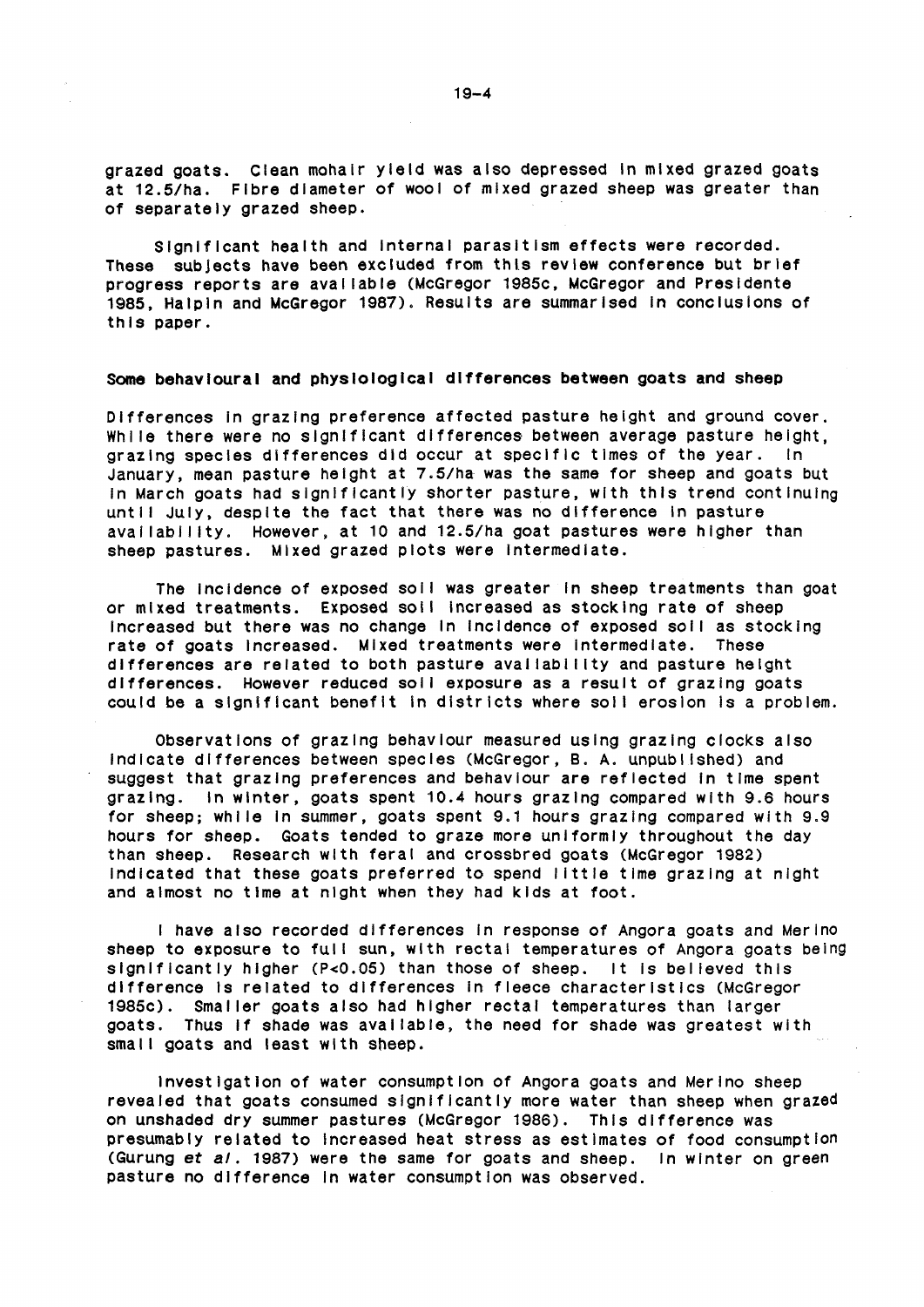Goats have a greater ability to jump fences than Merino sheep. In my experience, removal of the odd rogue goat and selective use of electric fencing results in easily managed flocks of goats. When pastures become short, particularly In summer, large goats which have been contained all year may begin to jump fencing but use of an electric wire is an effective deterrent.

## Grazing goats with cattle

No research has taken place on grazing goats with cattle on temperate pastures. Relevant observations from my research at Werrlbee would Indicate that clover ungrazed by goats In 1ate winter and spring Is I lkely to be grazed by cattle. Goats will compete with cattle for green and dead grasses. Neither goats nor cattle do well when pastures are short and wet during winter. Goats harbour internal parasites of cattle as well as of sheep (Le Jambre 1978, McGregor and Presldente 1985) so Introducing cattle onto goat properties to 'break' the internal parasite cycle will be Ineffective and possibly counter productive. In high rainfall areas where white clover *(Trlfollum repens)* Is predominant, goats' avoidance of white clover Is I lkely to provide additional pasture for cattle (McGregor, B. A. unpubl lshed observations).

#### Complementary grazing of goats and weed control

While Mitchell (1987) gives a fuller discussion of controlling weeds by goats In temperate regions some comments are relevant here. Many grazing properties In temperate regions do not have major weed problems, weeds being more likely in high rainfall or monoculture cropping regions. Goats, however, can effect control where small areas of weeds occur. At Werribee goats have destroyed areas of variegated thistle and prevented hoary cress from flowering. In high rainfall areas they also stop ragwort invasion of pastures (McGregor, B. A. unpublished observations).

In the past, often the management practices used by producers to eliminate weeds involved heavy and prolonged grazing of 'unproductive, weed-Infested' land. It Is apparent from some of the reports that agronomic advantages have been evaluated, but the costs to the animals have been Ignored (McGregor 1985b). Great care needs to be taken when el lmlnatlon of weeds rather than control is the aim.

From my experiences with experiments to el lmlnate weeds (Couchman, R. C. and McGregor, B. A. unpubl lshed), observations of other trials, and the grazing experiments at Werribee, It is obvious that there are potentially great dangers to goats used In these programmes. Problems of very high stocking leading to drastic liveweight loss, with animals in poor condition, vulnerable to heavy parasite Infections and cold stress have been reported from numerous locations (East Glppsland, South Glppsland, Otways, Central Victoria). Animal welfare considerations must be properly appreciated. Use of breeding does and kids In these situations cannot be condoned. (In situations where some goats are introduced at low stocking rates to control weeds rather than eliminate weeds, then does and kids may be suitable.)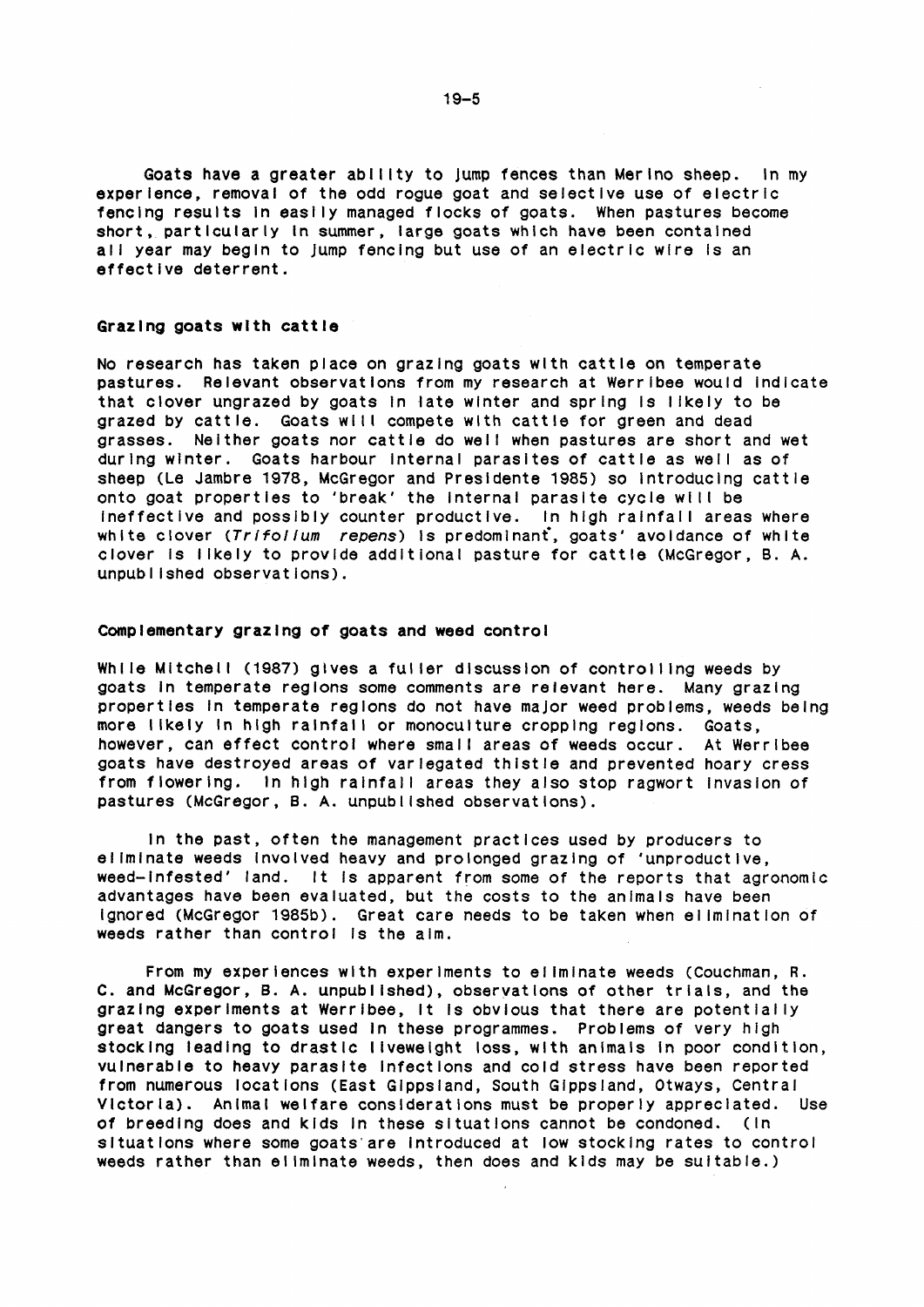In addition, the nutritional value of many heavl ly grazed weedy areas and forests in high rainfall areas of south eastern Australia is very low (McGregor, B. A. unpublished data) and the productivity of this herbage in winter is almost zero. While seasonal liveweight loss is usual on pastures and can be tolerated in weed control enterprises, great care is required to prevent unnecessary animal suffering.

## Discussion

Stocking rate of goats on annual pasture

In Australia, stocking rate is measured in dry sheep equivalents (DSE). One DSE Is the feed required to maintain a 45 kg Merino wether for one year. As wel I-managed four to six year old wether Angora goats weigh 45 to 55 kg and mature Angora does 40 to 45 kg their DSE must be at least 1. Given that Angoras are shorn twice each year and so have longer periods subject to cold stress compared with sheep, their DSE could be as high as 1.15.

The DSE of breeding Merino ewes with 80% lambs Is 1.3 DSE per ewe plus 0.7 DSE per ewe for each lamb kept until 18 months of age. Angora and cashmere does rear 120 to 140% kids. McGregor (1987a) recommends the DSE of breeding does as 1.5 DSE plus 1.4 DSE per doe if all kids are kept until 18 months of age.

At Werrlbee, goats grazed at the recommended stocking rate needed extra treatment to control Internal parasitism compared with goats at low stocking rates. There was more available pasture for goats compared with sheep at the recommended stocking rate but when stocking rate of goats was Increased to utl Ilse this pasture, health and survival problems emerged for the goats. My research at Werrlbee Indicates that adult wether goats should not be grazed at stocking rates above those recommended for dry sheep.

In addition, my research and observations of flocks In southern Victoria (McGregor and Presldente 1985, Adolph and Ross 1987) Indicate that goats grazed at greater than 8 DSE/ha will face increased internal parasite challenge and potentially serious parasitism (including drench resistance If excessive anthelmlntlc treatment is used In attempts to suppress Internal parasitism). It is therefore recommended that goats should not be grazed at Intensities greater than 8 DSE/ha and any remaining grazing capacity be utilised by sheep or cattle.

Mixed grazing of goats with sheep

Grazing goats and sheep together at below the recommended stocking rate has I lttle Influence on I lvewelght or production. At the recommended stocking rate complementary grazing was observed. Goats had less Internal parasitism than goats grazing separately and did not need extra treatment. They grew more fleece and their ilveweight was unchanged. Sheep utilised the extra pasture and clover, were heavier and grew more wool. However, when stocking rate of mixed grazing plots was Increased above the recommended rate a competitive situation resulted in which sheep outcompeted goats. Goats had greatly increased parasitism, were significantly lighter, grew significantly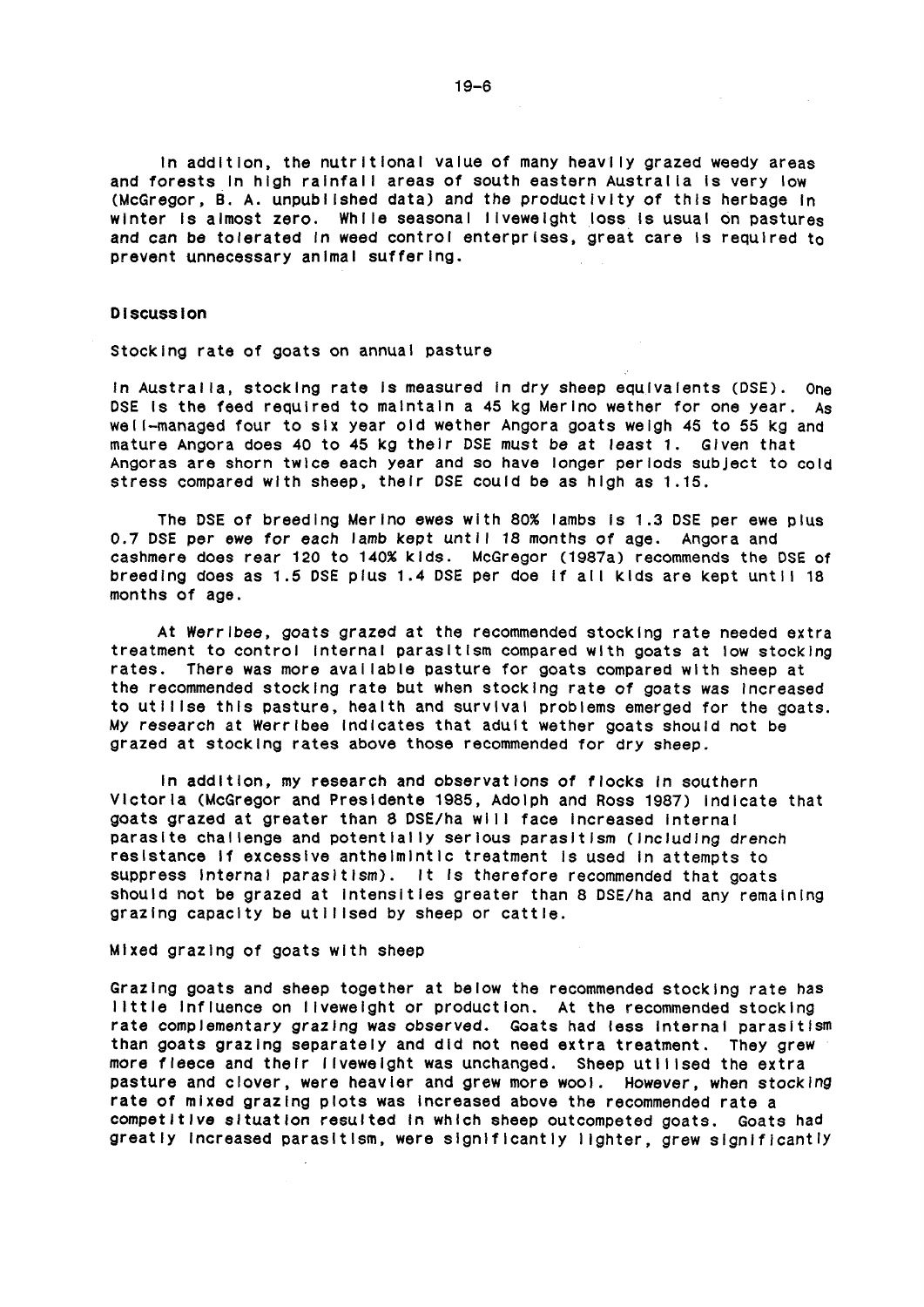less mohair In winter and had substantially Increased death rates. Pastures were shorter with mixed grazing at 12.5/ha compared with 10/ha but longer than sheep only plots at 10 and 12.5/ha. Sheep utilised the extra pasture and clover, and were heavier and grew more wool than sheep alone at 12.5/ha.

Although complementary gains from grazing goats with sheep on pasture occurred, the small gains (about 10%) could easlly be lost if overgrazing caused Increased deaths of goats from cold stress or Internal parasites. This implies that adding say one goat/ha to an already fully stocked sheep property (pasture land with no major weeds) without reducing sheep numbers by an equivalent amount will result in goats which are in poor condition and vulnerable to cold stress and parasitism.

#### Conclusion

It appears that if it is economic to graze goats on pastures then complementary grazing at the recommended stocking rate will provide added returns In wool and mohair production and reduce parasitism of goats.

Associated research on management of grazing goats and needs for future research In the temperate zone

Research Is needed or In progress In the fol lowing areas.

- Define the effects of goats' grazing preferences and habits on the productivity of annual pastures.
- Define the effects of provision of shelter on the productivity of fibre goats.
- Define the benefits, if any, of providing supplementary feed to fibre goats grazed on annual pastures.

Work In progress Is examining the benefits of providing energy supplements and protected methionine In mohair production (McGregor, B. A. unpubl lshed) during summer, examining the effects of energy supplements during summer on cashmere production (McGregor, 8. A. unpublished), examining the benefits of providing energy or roughage supplements during winter In growth and compensatory gain of fibre goats during spring (McGregor, B. A. unpublished and McGregor 1984a,b).

Develop drought feeding recommendations for goats grazing annual pastures.

Two projects have been undertaken evaluating energy requirements and energy value of wheat diets for drought feeding Angora goats (McGregor 1987b and McGregor, B. A. unpublished). Preliminary recommendations have been publ lshed (McGregor 1983,. 1985a) based on the cited work and other experiments Including McGregor and Hodge (1987).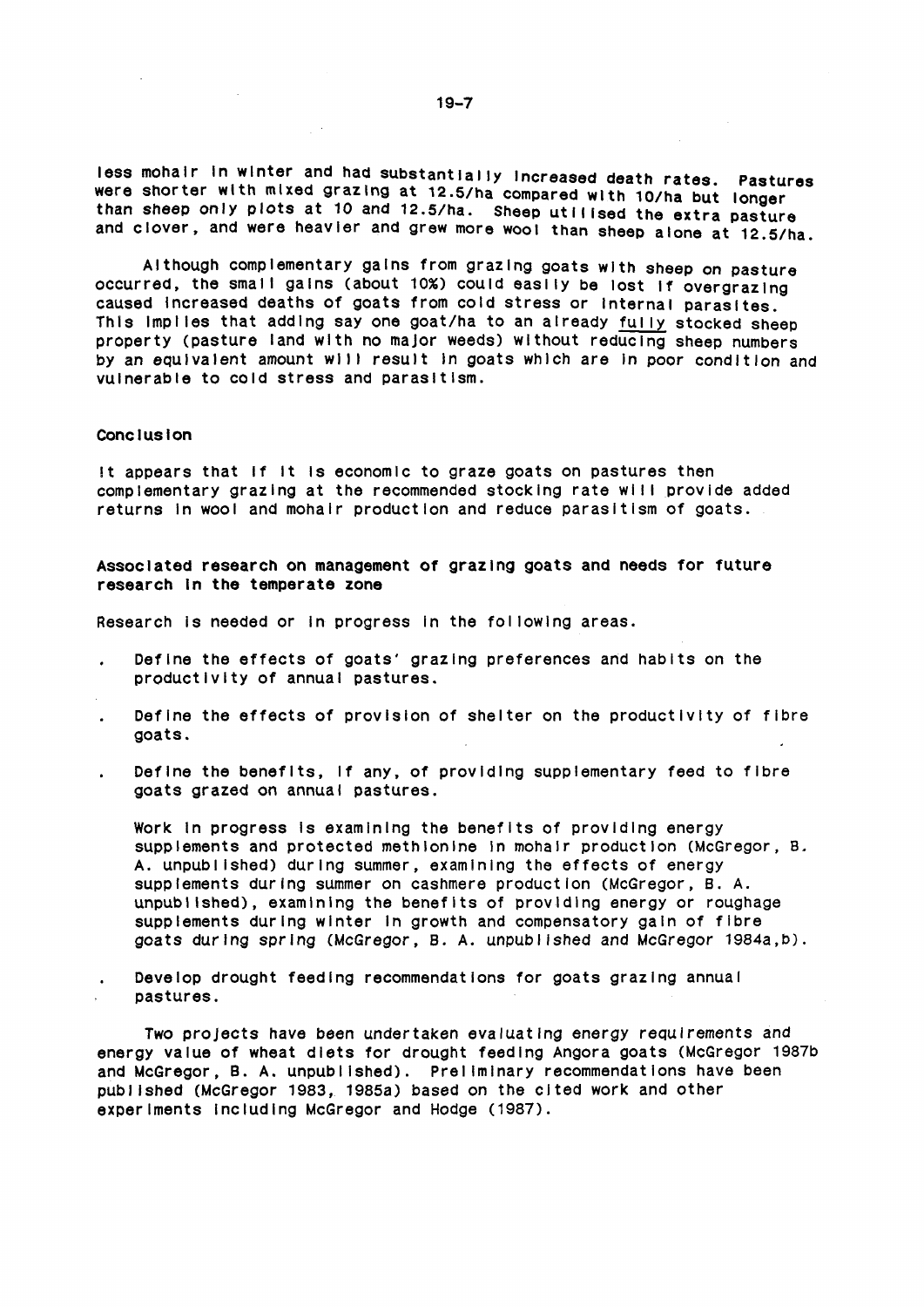## References

 $\sqrt{\beta}$  ,  $\alpha$ 

- Adolph, A. A. and Ross, A. (1987), Occurrence of anthelmintic resistance in goat flocks - results of a survey In southern Victoria, *Australian Veterinary Journal,* (In preparation).
- Bennett, D., Morley, F. H. W., Clark, K. W., Dudzinski, M. L. (1970), The effect of grazing cattle and sheep together, *Australian Journal of Experimental Agriculture and Animal Husbandry* 10, 694-709.
- Downing, B. (1987), The role of goats In complementary grazing systems In the extensive pastoral regions of eastern Australia, (this publication).
- Gurung, N. K., Holmes, J. H. G., McGregor, B. A. and Watson, M. J.(1986), Diet selection by goats and sheep grazing annual pastures, *Proceedings of the Austral/an Society of Animal Production* 16, 413.
- Gurung, N. K., McGregor, B. A., Watson, M. J. and Holmes, J. H. G. (1987), Selection by goats and sheep grazing Improved annual pasture, *Proceedings Fourth International Conference on Goats,* Braz I I.
- Halpin, c. G. and McGregor, B. A. (1987), Trace element nutrition of goats, *Australian Advances In Veterinary Science,* (In press).
- Hamilton, D. (1975), Performance of sheep and cattle grazed together in different ratios, *Australian Journal of Experimental Agriculture and Animal Husbandry* 16, 5-12.
- Hamilton, D. and Bath, J. G. (1970), Performance of sheep and cattle grazed separately and together, *Austral/an Journal of Experimental Agriculture and Animal Husbandry* 10, 19-26.
- Le Jambre, L. F. (1978), Ostertagla ostertagl Infections In Angora goats, *Veterinary Parasitology* 4, 299-303.
- McGregor, B. A. (1982), Grazing behaviour of feral and crossbred goats on Improved Irrigated pasture during spring and summer, *Proceedings of the Australian Society of Animal Production* 14, 634.
- McGregor, B. A. (1983), Fleece development, pasture nutrition and supplementary feeding of cashmere goats, *First National Cashmere Producers Seminar,* Austral Ian Cashmere Goat Society, Glenormlston.
- McGregor, B. A. (1984a), The food Intake and growth of Australian feral x Angora kids when fed whole grain barley-lupin diets with three levels of roughage Intake, *Australian Journal of Experimental Agriculture and Animal Husbandry* 24, 77-82.,
- McGregor, B. A. (1984b), Compensatory llvewelght gain and mohair growth In Angora goats, *Proceedings of the Austral/an Society of Animal Production* 15, 716.
- McGregor, B. A. (1985a), Drought feeding of goats, *Australian Cashmere Goat Society* Goat *Note* 01/1.

 $\mathcal{L}(\mathbf{Q})$  and  $\mathcal{L}(\mathbf{Q})$  and  $\mathcal{L}(\mathbf{Q})$ 

 $\sim 10^{-11}$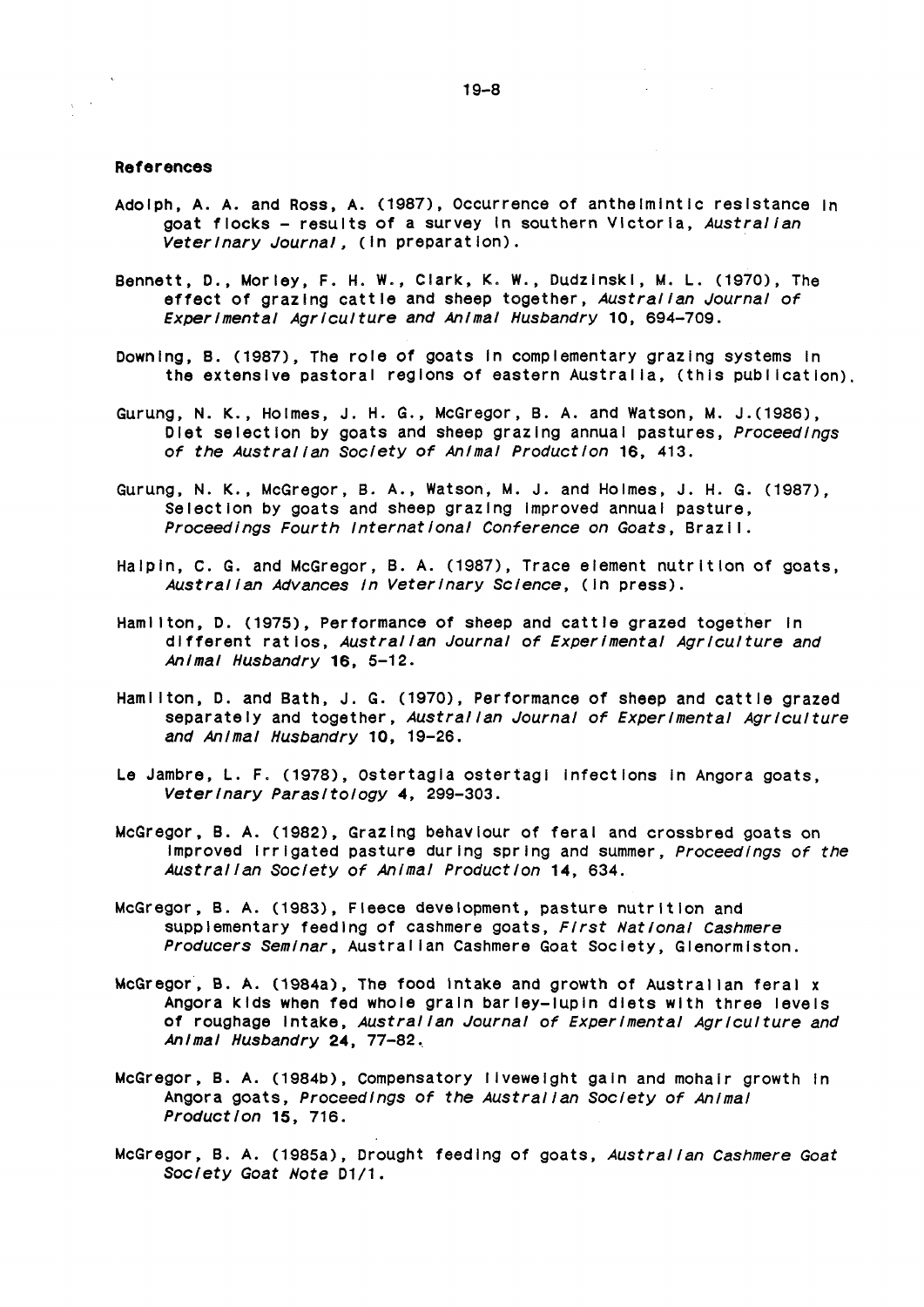- McGregor, B. A. (1985b), Complementary grazing of goats and sheep In the temperate zone, *First International Cashmere Seminar,* Austral Ian cashmere Goat Society, Canberra, 103-23.
- McGregor, B. A. C1985c), Heat stress In Angora wether goats, *Australian Veterinary Journal* 62, 349-50.
- McGregor, B. A. (1986), Water Intake of grazing Angora wether goats and Merino wethers, *Austral/an Journal of Experimental Agriculture and Animal Husbandry* 26, 639-42.
- McGregor, B. A. (1987a), Differences In grazing behaviour and nutrition of goats and sheep, *Australian Advances In Veterinary Science,* (in press).
- McGregor, B. A. (1987b), Energy requirements for maintenance of I lvewelght and growth of mohair of Austral Ian Angora goats, *Australian Journal of Experimental Agriculture,* (in preparation).
- McGregor, B. A. and Hodge, R. w. (1987), Growth and production of lactating Austral Ian feral does and their Angora cross kids when fed oats with urea or lucerne chaff, *Small Ruminant Research,* (In preparation).
- McGregor, B. A. and Presldente, P. J. A. (1985), Influence of stocking rate on goat I lvewelght, health and parasitism, *Austral/an Advances In Veterinary Science* 10, 56-57.
- Mitchell, T. (1987), The role of goats in weed control in the high rainfall and wheat sheep zones, (this publication).
- Sharkey, M. J., Davis, I. F. and Kenney, P.A. (1964), The effect of rate of stocking with sheep on the botanical composition of an annual pasture In southern Victoria, *Australian Journal of Experimental Agriculture and Animal Husbandry 4,* 34.
- Sharkey, M. J. and Hedding, R. R. (1964), The relationship between changes In bodyweight and wool production In sheep at different stocking rates on annual pasture In southern Victoria, *Proceedings of the Australian Society of Animal Production* 5, 284-90.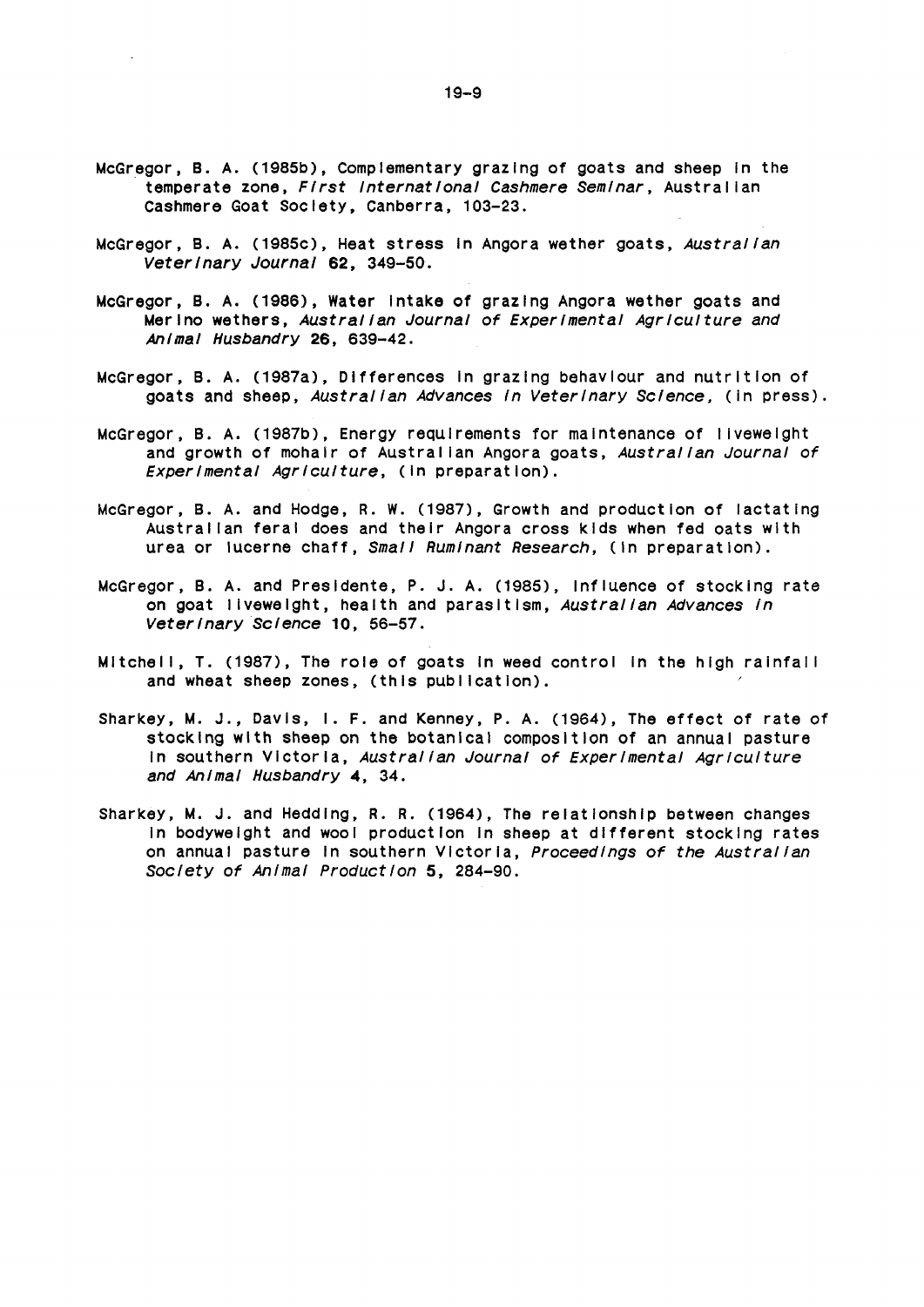

Figure 1. Botanical composition (%of OM) of pasture on offer (P) and of diets selected by Merino sheep CS) and Angora goats (G) grazing annual pastures at Werribee:  $\boxtimes$  unidentified;  $\boxtimes$  green grass;  $\Box$  green clover; dead herbage.



Figure 2. Fleece free liveweight of sheep (S) and Angora goats (G) when grazed alone (-------------) and when grazed together in equal numbers (mixed grazed)  $(- - - - -)$  at 10 animals/ha on annual pastures at Werribee.